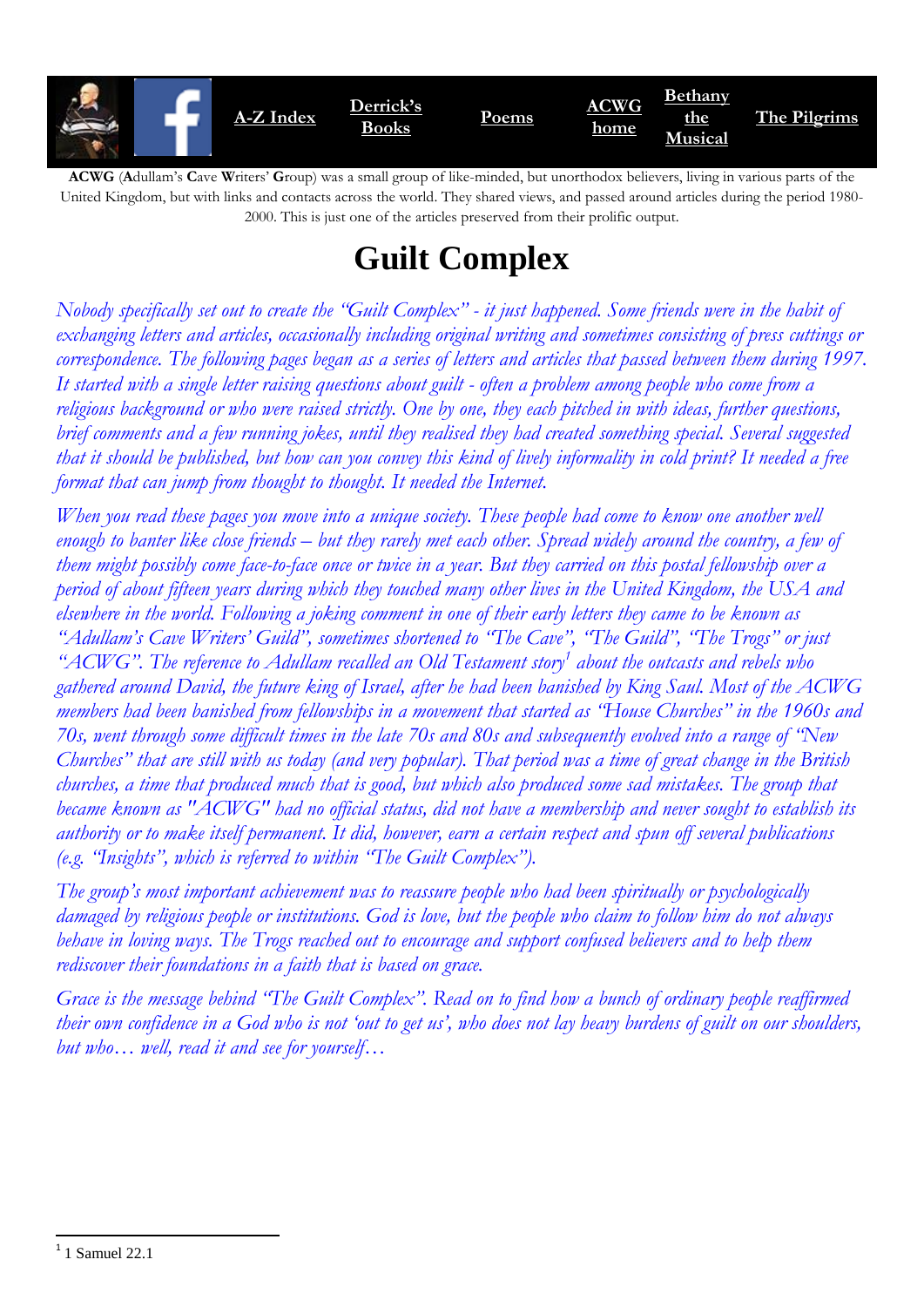#### **From LM, London 2nd April 1997**

Dear Maurice

Dave B's letter about "wresting from religion" and his extremely apt virtual reality analogy of religion have got me thinking some more about the latest "Insights" on your favourite subject.

LM is referring to the fact that Maurice is always talking about 'Grace' e.g. his

recent book with that title.

I'm definitely one of the folks out there still 'wresting'. "It is all of grace … So very few see it." Too true. Many of us still have a major problem making this reality part of our life and thinking. It seems so simple yet it remains so elusive. I'm trying to fathom out why. Do you think I could be getting warm with the following?

Over the years, we become so attached to feelings of religious guilt, inadequacy and failure that they become part of us, who we are. They eat into our life and pervade many of our thought processes like some nasty rampant cancerous growth. They become inextricably interwoven into our whole personality. So much so, that it becomes 'normal' to carry around all this psychological crap and we can't imagine life without it! We would feel so insecure without our insecurity and guilty if we didn't feel guilty!!?? Some sort of maladaption process. Make sense?

A bit like people with a major health problem such as a weak heart or arthritis. Their illness becomes part of who they are - how they see themselves - and they adapt their life and conversation around it. These people are often reluctant at the prospect of being totally well and fear to be healed because it would disrupt their image of themselves and their altered life-style, something they have grown uncomfortably comfortable with, and without it they would have an identity crisis!

In the same way, could it be that some of us are reluctant or unable to take on board the concept that it is all of Him, all of grace? We simply cannot imagine life without guilt, insecurity etc. because we have become so accustomed to that way of thinking? Yes! **Pam H**

I have been out of a church situation now for about twelve years, see very little of 'conventional' Christians and read very little literature but still the old feelings persist and rear their ugly heads especially when I'm feeling low and wobbly … maybe they cause me to feel low and wobbly? I think that for me absolute Grace is for much of the time only a virtual reality. Just now and then I glimpse the real thing and it is inexplicably, breathtakingly wonderful - and then frustratingly it disappears from view and I CANNOT of my own will cause it to reappear.

## Perceptive! **Pam H**

Does any of this ring true to you or reflect what some of your many friends struggle with or am I going slowly barmy in my own little world? …

Would love to come and spend a day with you again, Maurice. Am up to my neck in college work and exams at the moment but will get back to you on this in the near future.

There's a lot of scope in Dave's virtual reality analogy. **DP**

Much love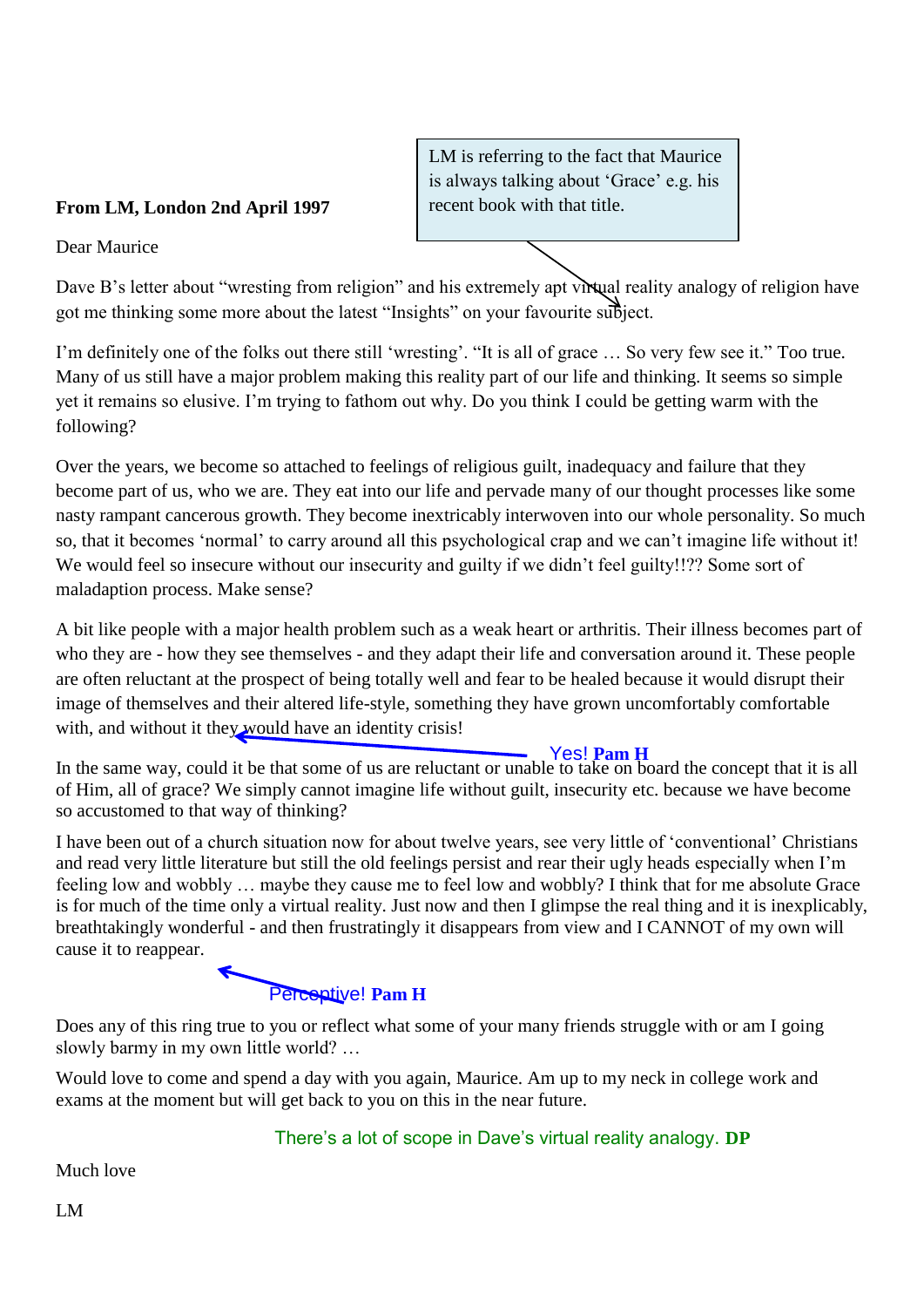#### **MS to LM 9th April 1997**

Dear LM

What a delight to get a personal letter from you. Do hope you can find time to slip down and see us sometime. Enjoyed the brief chat with your husband too and hope we'll meet up again.

We were over with Alan and Doreen on Monday/Tuesday - we old folks have time to get together! Showed Al your letter when we were chatting and he liked it too. He was impressed by Dave B's 'virtual reality' image, which had not reached his corner of the cave yet.

You ask me about the 'elusive' nature of a continual realisation about Grace being the root, stem, branch, leaves and fruit (my analogy) of everything. I am not much good at answering questions and tend to answer by way of a story that lasts for hours! (Beware if you come down.)

I can say I thought your understanding of how feelings of religious guilt become part of our personality was very intelligent. I do know that I have always felt the Catholics are right when they say, 'Give us a child for the first seven years and you can do what you like then' sort of thing. The same seems true of our (stand by for religious swear words!) first awareness of God, especially if that has been by way of evangelical and/or fundamentalist contacts (for seven years?). We are given God-Plus from the very start and it does seem extremely difficult to escape such law. And quite easy to become 'entangled again' as well.

### Excellent **AH**

I don't understand it, but with such folk *suffering* seems to play a part very often. I won't enlarge upon this for I shall get into theory: I just state an observed fact. Of course the glimpse you experience is the reality, and somehow we have to learn to trust that even when the glimpse has gone. We cannot walk by sight. This appears dangerously near to the infamous 'name it and claim it' nonsense, but actually it is a thousand miles distant. I'd rather talk about this than write, for I sense, I could be on the verge of pages of explanation. I prefer to drip-on verbally not in writing - although I make a good attempt at the latter sometimes, I am aware.

Thankfully when the 'old feelings persist!' (as you say), I know they are only feelings and ignore them, even if feeling ghastly. And I have learned to tell the parrot sitting on my shoulder quoting legalism in my ear that he must shut up. He hasn't been around for years now, so maybe he got offended?

Certainly we cannot of 'our own will' cause the sense of Grace to reappear. Perhaps because it (He) has never actually gone away! Once we accept we are perfectly alright where we are (seemingly the wilderness), we find we are actually in (the Promised Land) a place of rest.

#### Serendipity! **AH**

'Scuse the religious analogies, it is how I think after so many years (but that's  $\overline{OK}$  – everything is!). Once we stop chasing the butterfly round the garden it may well land on our shoulder – it certainly won't while we run. So many TRY to give up. Oh how many folk I have had to tell over and over and over again that they will eventually have to *give up Giving Up* and just BE. But like me, most cannot enter into real rest until they have exhausted themselves trying to do so.

I am beginning to go on and on, and I mustn't TRY to make you see it for once and for all, but I am sure the penny has really dropped and you will soon stop trying to bang the side of the machine and just wait for the chocolate to appear.

Loads of love to you. Nice to have you young ones around; enjoy your studies, I hated it, but then I was always at the bottom of the class.

From Eileen and me - affectionately. Give love to… too please.

#### **Maurice**

PS No doubt the Trogs will have something to add below. I sent a copy with your letter around the guild. Thanks for allowing circulation.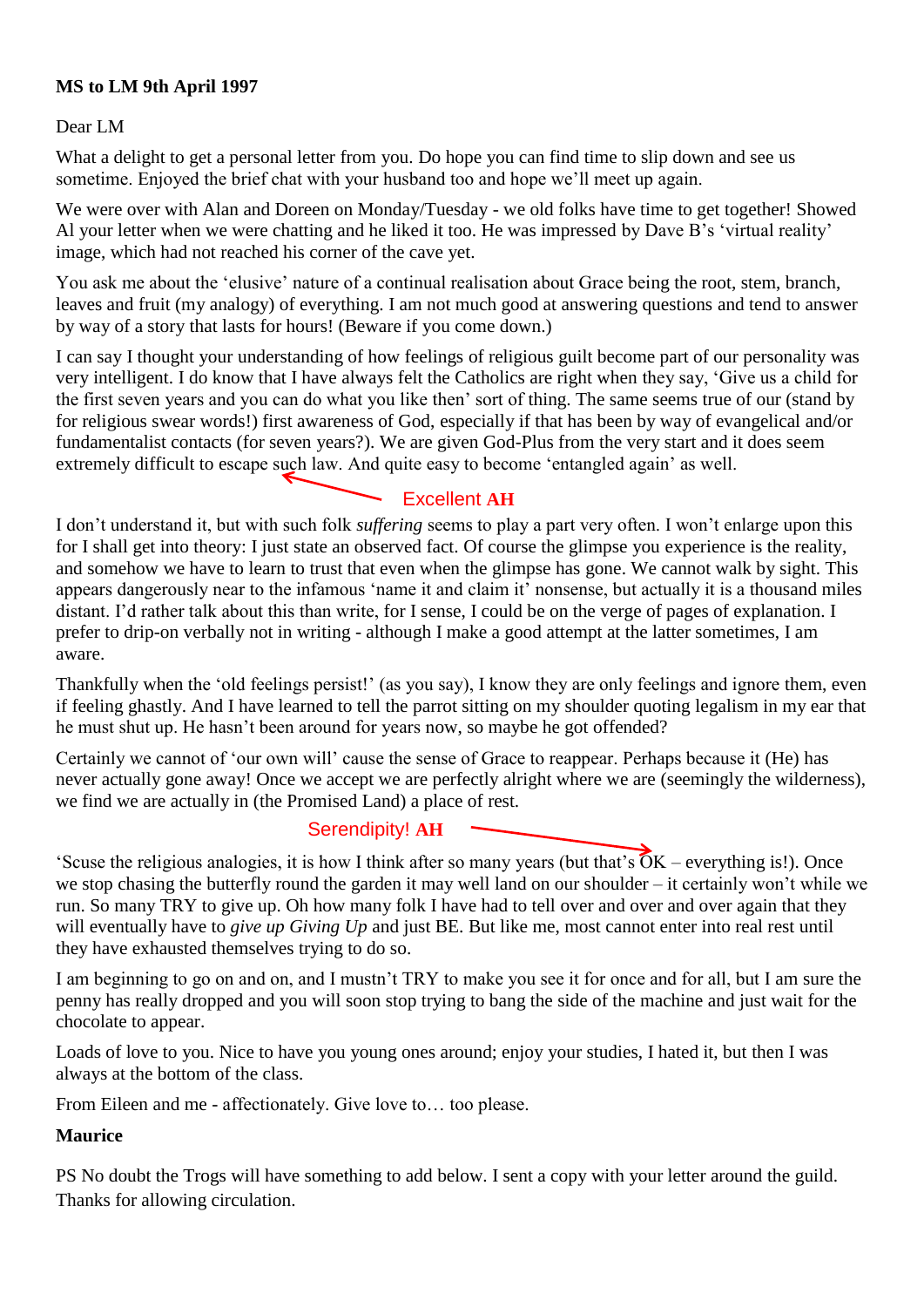Two excellent letters - wish I'd seen Dave's original letter! **AH**

(Just arrived!!)

As Maurice says in his unique style, I have found a similar experience. There is a freedom & peace which emerges once a point of acceptance of 'things-as-they-are' is tripped over, bumped into, surprisingly encountered. Also this point of acceptance tends to present itself unexpectedly. **DB**

Wish I had seen Dave's article it hasn't flown this way yet. Perhaps I was so damaged by religion that I have thrown out the baby with the bath water, wouldn't know where to start in bible reading as 'fear' takes over. I know there is God, but anything else?? However I do sleep at night, feel more peaceful than ever, and if I need to know more I can't believe an all knowing God is going to leave me and yet!! I also do not have the certainty of 'heaven' and feel sure there's no after life 'Hell'. **SA**

> Sadly, the 'virtual reality' letter seems to have been lost

**CONTINUED/**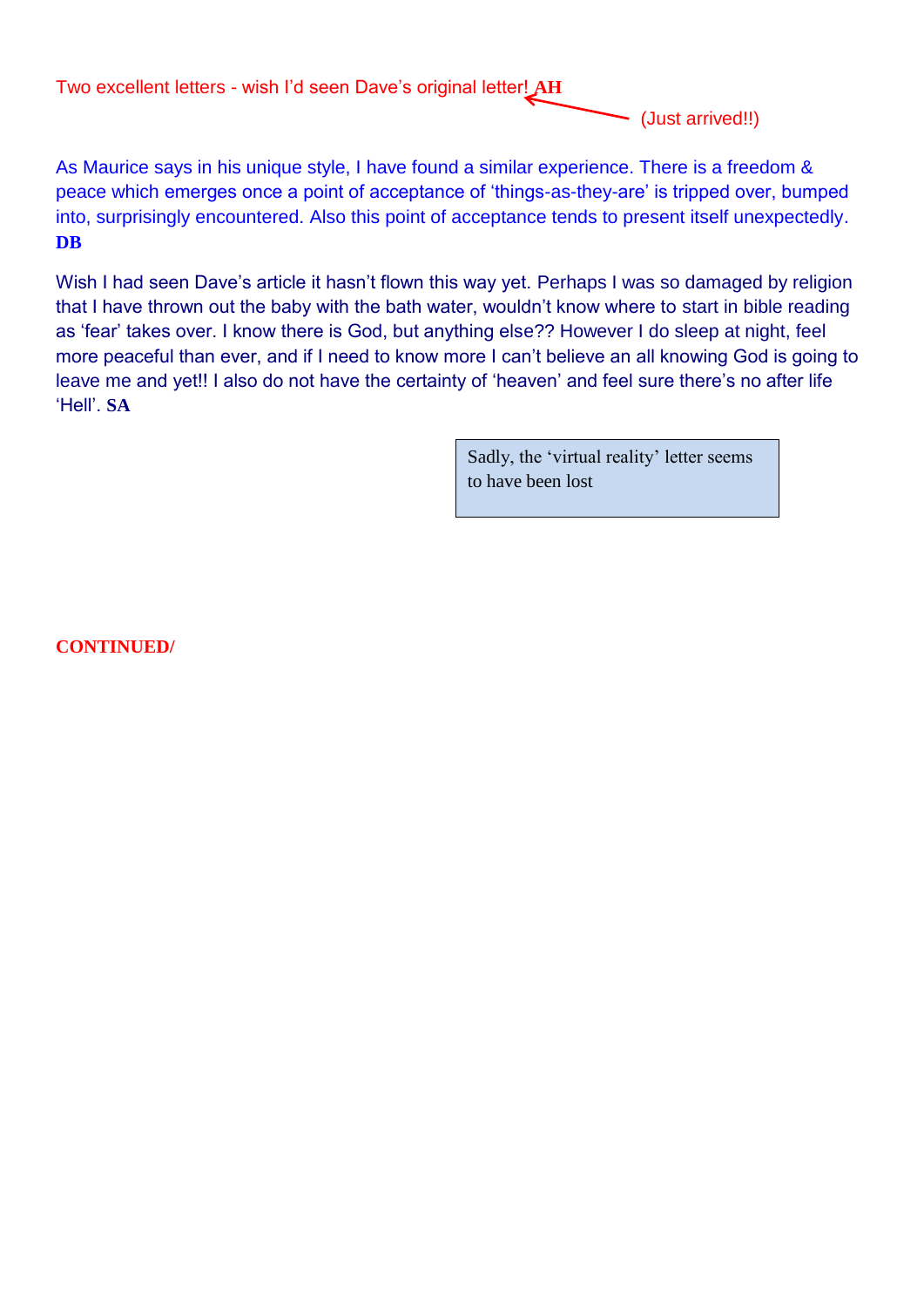#### **Some thoughts on Guilt** From **BJ**

LM's ideas concerning Guilt stimulated some thoughts. This feeling of guilt tends to pervade our whole thinking not just that which pertains to religion. Certainly for us from an evangelical background it has loomed large in our history. The basic aim of an evangelistic preacher is to create guilt in his hearers so that he can then present 'The Gospel' in order to produce repentance. Whatever the validity of this approach maybe, having come through this stage, ideally the believer should be introduced to 'God's outrageous grace' totally liberating him from all guilt so that the only valid motivation then is love i.e. we do things not because we ought to but because we want to. Unfortunately instead of this the new believer is told he ought to read the Bible, pray, witness, join a Church in which he ought to attend meetings regularly, support financially … So in a short time he is totally dominated by Law. Guilt stems from the inability to attain

| standards - external or self-imposed.                                                     | The church seems to insist that we can<br>reach these standards and so we get on<br>that miserable roundabout. Me, I got off with<br>help from Abbot Maurice. Hooray! |
|-------------------------------------------------------------------------------------------|-----------------------------------------------------------------------------------------------------------------------------------------------------------------------|
| This is an 'in-joke' about MS, a former<br>leader in the British House Church<br>movement | <b>SA</b>                                                                                                                                                             |

Many of us spent years in this state so it is no wonder that it is extremely difficult to get rid of guilt. The good news must be that there are no standards to attain or live up to. Jesus has fulfilled all the Law on our behalf and has wedded his spirit with our spirit so that if we respond naturally from inner conviction rather than guilt we shall inevitably 'walk in the spirit'. As some Old Duffer from Herts is constantly exhorting us - 'Live from the inside'. Not from the Bible, Tradition, or Reason but by the inner prompting.



Objection! **AH**  $\leftarrow$  **AH** lives in Hertfordshire

But Guilt does not raise its ugly head only in the 'religious' realm. It constantly seeks to prompt action. We are constantly bombarded through the post, in the streets, by the Media that we should support this or that or do something to help. I feel terribly guilty every time I put the latest plea from the Sally Army or the Association for the Blind in the bin. I am not sure I have mastered this one yet!

Yes **SA**

It is so easy to get someone to do something which they do not wish to do by instilling a sense of guilt. We so often use it in our personal relationships. Take the Case of the Garden Broom. It usually resides in the garden shed where it is handy for Chris to sweep the paths and patio. But sometimes I use it to sweep out the garage which is in a block around a hundred yards away. Of course when finished I invariably leave it there. So the next time Chris wants to use it she asks me to fetch it from the garage in a tone that leaves me in doubt that the broom should be in the shed and thus I ought to go and get it for her. So I go and fetch it, not because I want to please her, but because I feel guilty in having left it in the garage. So I seek to be sensitive to what is motivating me to respond or that which is prompting me to take some action. If it is guilt then I try to ignore it. The problem is that guilt can never be appeased - its standards are unobtainable.

#### **Brian**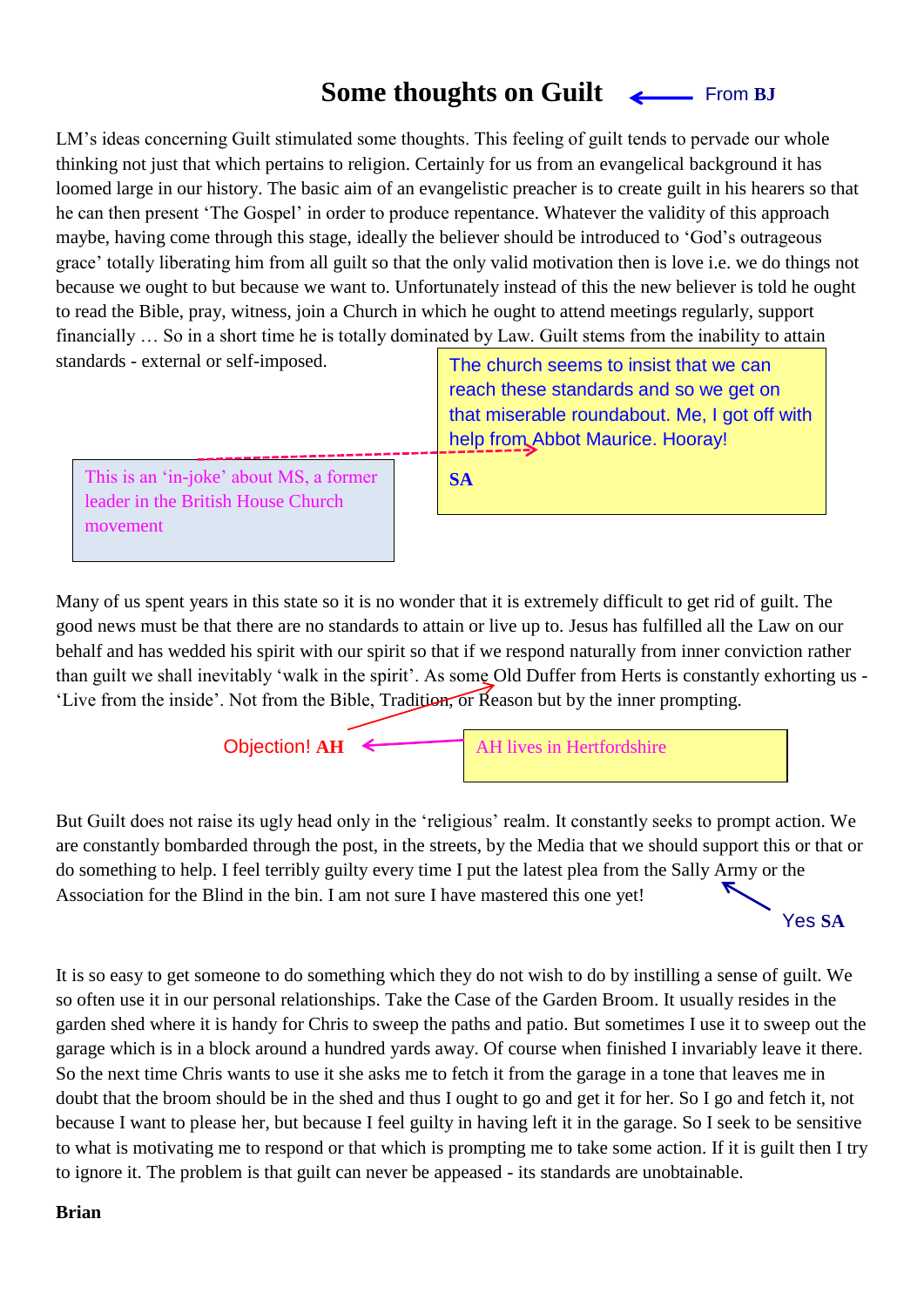We British seem to be particularly cultivated at precisely this sort of thing. Why don't we simply state our objections: call a spade a spade? … or a broom a broom!! **AH**

How about having two brooms! **SA**

How about Brian sweeping the paths and patio*?* **AH**

Where does conscience take over, or have its place, in relation to quilt? Is quilt always negative? **SA**

#### Liked these thoughts. Helpful. **MS**

#### **Comments from AH**

Liked Brian's piece on guilt, though one particular phrase at the end of the first paragraph was peculiarly inapt not to say inept!

Mind you the example of the broom needs the application of lateral thinking. Sheila's two brooms is an excellent possibility, my idea of Brian sweeping both is even better … or maybe leave paths, patio and garage unswept.

The feeling of guilt of course has a legitimate function when we are guilty. Every time I rob a bank, it is right that I feel guilty especially should it restrict the frequency of that activity. But Brian is right (dangerous admission) when he questions the use of guilt to change another's behaviour. This is a powerful weapon, much used by parents, teachers and preachers to induce conformity and submission. Also used as Brian suggests by fundraisers for charities with great effect. Most of us know the effect of guilt. I know a few folk who seemed so consumed by it that their individuality has been swamped.

Sheila's question on conscience, which is usually a factor in guilt, is interesting. Kant believed conscience to be an innate moral law, with universal application whilst Freud places it in the controlling superego built up by strict parental injunctions which have become internalised.

> I in my uneducated way believe my conscience to be the Voice of the Holy Spirit, tho' I wouldn't be brave enough yet to admit this to all and sundry*.*

**Anon**

The orthodox Christian position is nearer to that of Socrates who called it an inner 'divine voice', perhaps equivalent to the Quaker 'that of God in every man'. Evangelical Christians would probably agree with Ortiz that it is the 'voice of our spirit' which needs to be united with the Holy Spirit to work properly otherwise it is malformed by early teaching. Ortiz's Pentecostal conscience wouldn't let him whistle, my Baptist conscience forbade alcohol and more than one cinema visit per week. Nonconformist conscience kept one from any idleness, and all of these made sex something furtively nasty. He suggests that 'new birth' gets rid of all these biases – I am not so sure

I think I feel closer to the Socratic idea, whilst recognising that early instruction affects its clear operation. In the Royal Navy before the advent of modern technology, the helmsman was not allowed to carry his knife because of the effect it might have on the compass. I suspect that analogy could be relevant to conscience.

Why have I allowed myself to get into this long tirade? ... all because of Brian and his wretched broom!

I think he should fly off on it!!

**Alan**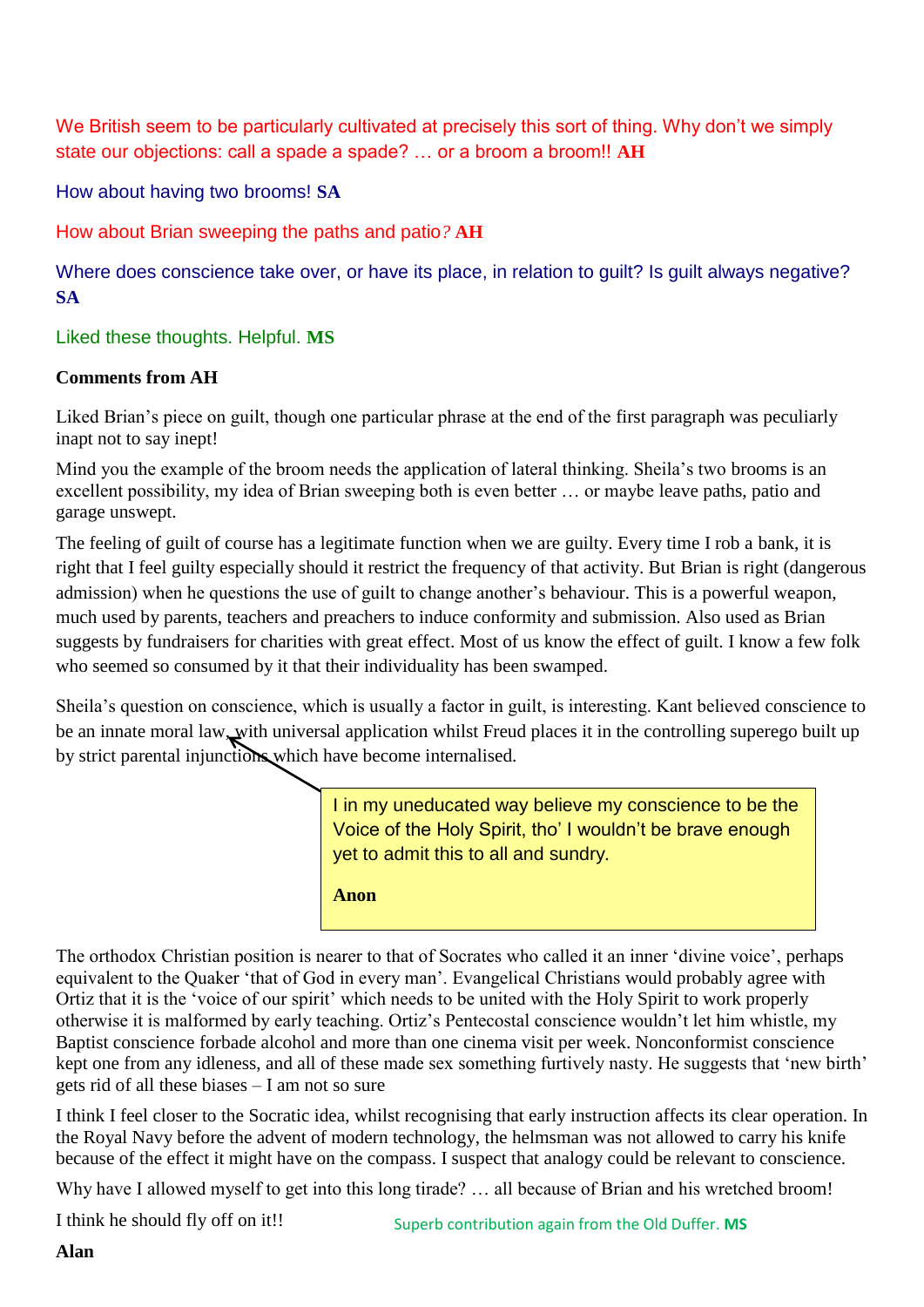## 'The Guilt Complex'

From **DP**

 $\leftarrow$ 

Well, with all the accretions growing around LM's original letter, it is looking a bit complex at this stage. So, why not add another layer?

When LM's letter first passed by me I let it go with just a minimal comment. Having seen the strength with which it hit others in the group I began to wonder why I didn't respond more fully. I have been busy, it's true; but that's not unusual. Then it struck me.... I just don't feel guilty these days. What a delight that is, but how did it happen?

Many years ago (and I mean about 35 years) someone asked my advice about feelings of guilt. It was not that she had any dark secrets, but simply that she felt the same vague feelings of guilt that others have mentioned in this 'complex' of correspondence. Of course, I expressed myself in evangelical terms at that time, saying, "If the Holy Spirit convicts you of sin, he'll tell you what the problem is so that you can confess it and be cleansed. If you just feel vaguely guilty, with nothing specific to aim at, that's the devil's accusation, so ignore it." I wouldn't express myself in the same terms today, but I recall it as a reminder that the solutions I now enjoy are nothing new. I already knew how to be free all those years ago, but it took a long time for the experience to work into my psyche.

Grace, as LM says, can appear to be just a *virtual* reality, rather than a solid experience. Then we seem to wake up to a reality that is not so pleasant. At another time, however, the light of grace suddenly becomes overwhelmingly and delightfully real once more.... until it fades again. We are pulled this way and that, just like Paul said<sup>2</sup>. The battle goes on until we become exhausted, and that's the point where we reach the real breakthrough. The anonymous mediaeval writer of 'The Cloud of Unknowing' offers this tip - "*When you feel utterly exhausted from fighting your thoughts, say to yourself 'It is futile to contend with it any longer', and then fall down before them like a captive or a coward*". Give up. Stop trying. Don't care. If God wants you to feel guilty after offering you all that grace then that's his problem. If he doesn't want you to feel guilty then it's still his problem. If it is grace then there's no point in my fighting for it.

Sheila comments "Is guilt always negative?" and, as Alan points out, it "has a legitimate function when we *are* guilty". It is like fear, which usefully prepares us to run away from danger but can crush us when it comes into play in inappropriate situations. The root of our guilt problem is not usually in our evangelicalism, but in childhood misunderstandings with our parents or other adults. In saying that, I am accepting the Freudian concept that Alan describes. The trouble with evangelicalism is that it fails to clear these psychological problems and thereby misses its stated objective. Instead of receiving the gospel of grace we were given another basin-full of law that reinforced our original problems. Christianity has failed. But God didn't invent Christianity; he invented grace.

Our problem with guilt is a problem of *un*-learning ideas that have become habituated in us. We don't need a new gospel for this, or a new teaching, or a new technique. We knew the right answers years ago but, as Dave's song says, we still felt "caught between what's right and wrong". So let's give up and stop caring; and let's not care that we don't care!

I agree with Maurice that this exchange is "an excellent use of ACWG".

#### **Derrick**

<sup>2</sup>Paul had a lot of useful things to say about grace, guilt and freedom from the law. He appears to contradict himself

in some NT letters and to drift off into legalism and setting down of tiresome rules. However, before we condemn

Paul for his inconsistency we should check that it really was Paul who wrote those things.

### This has been a really helpful letter for me, particularly the paragraph from the "*Cloud of Unknowing*". Have taken a photocopy. **LM**

This is a really good letter.

Finding this exchange enlightening.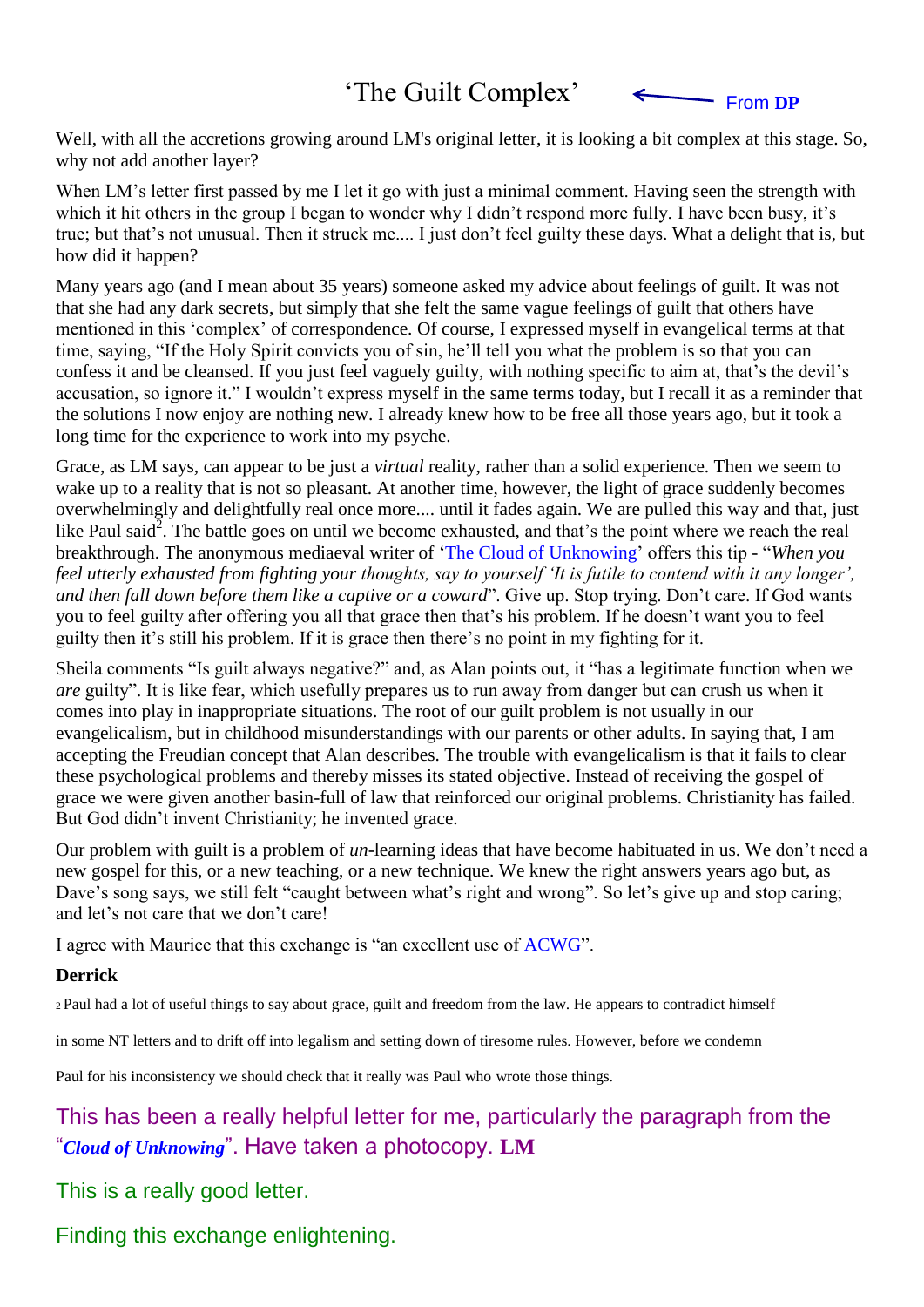Had a few hours with a girl from Bangladesh yesterday. We (Eileen and I) met her on a train in NY State (University student). A Moslem with a real heart for God. She has just come now from Bangladesh. Spoke to her Ma on the phone who invited us out there. Dad is a Ph.D. and the girl quite brilliant. Home is made of cardboard with a tin roof - but they're on the phone. SABINA would have loved this correspondence.... May come to England to study, if so you'll all meet her. Just a little more of my waffle!

**MS**

PS Exactly 6 yards of material in a Sari!!

220 yards in a furlong*.* **Bri**

### **ADDENDUM from AH**

Very interesting exchanges here! There seems to be some semantic confusion. I think Derrick's heading helps in that it is the 'guilt complex' which is the killer. 'Guilt' is an objective fact. The emotion of guilt is a different matter. Its effect is always bad except when it effects an immediate change of behaviour for the good. The psychopath (and extreme Union Lifers!!?) are the only ones who never experience the emotion of guilt, but residual guilt cripples and is a power tool in the hands of leaders and dominant folk. Internalised guilt (Freud) is the worst aspect, it is the traitor within that co-operates with the 'enemy' without. Maurice's continuing theme that 'you are all right as you are' is the antidote. Christians seem always to get involved in the Catch 22 situation - you must be perfect … you can't be perfect! An insoluble conundrum which results in perpetual guilt. Grace and living carelessly from within disperses guilt, whilst enhancing natural compassion.

How's that for a piece of pious pomposity!!

Two brooms to you, too!

**AH**

The 'Case of the Roast Potato' is on its way! **Bri**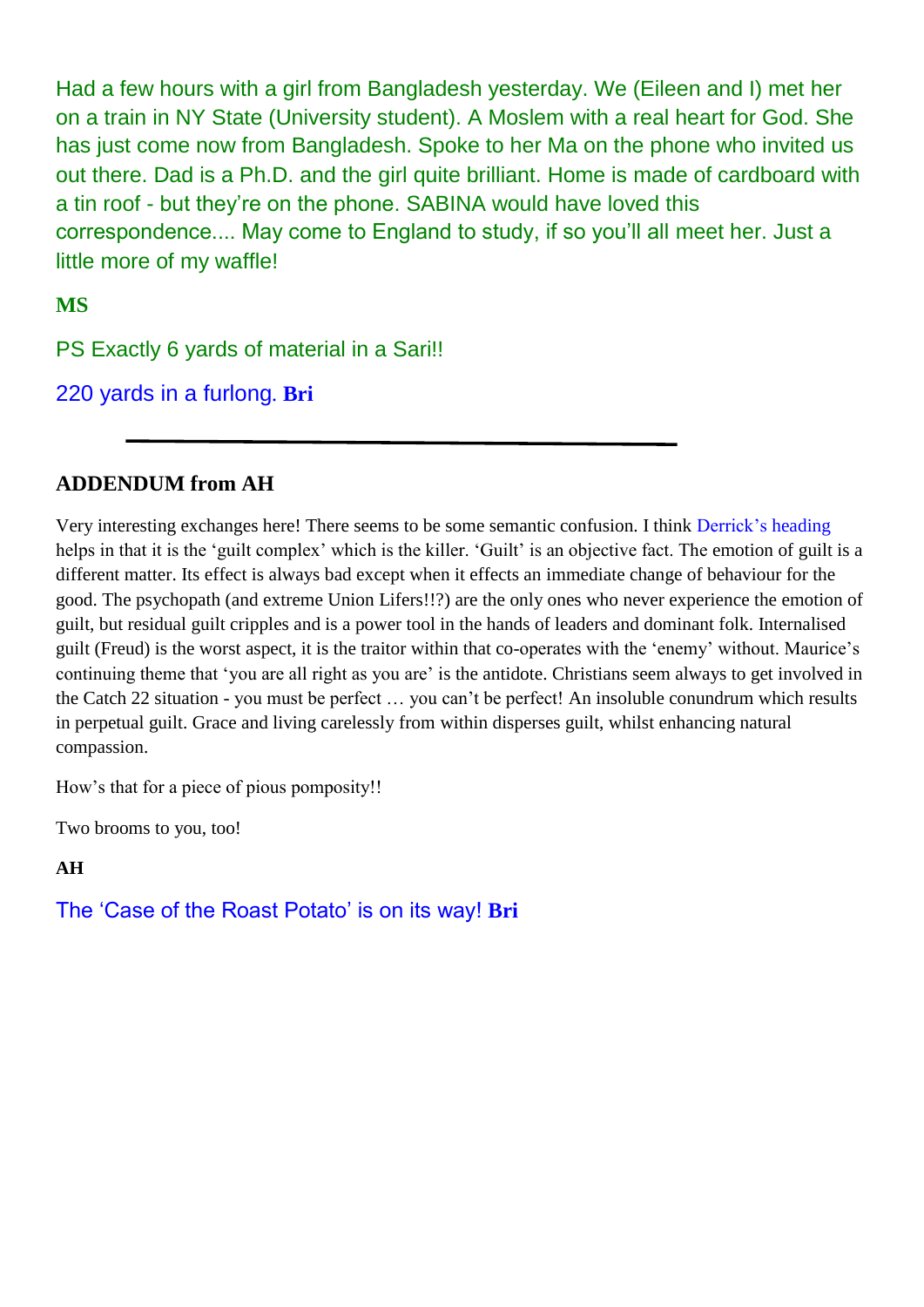#### **THOUGHTS by Phil S**

Like Derrick, I suddenly realised a few weeks ago that I no longer feel guilty about things, and that's not because I carefully avoid situations that would make your average God-soul feel guilty.

Individuals 'revelling' in guilt-placing! Could well put it down to a 'seared conscience'. If that is the case, I  $\triangledown$ would choose to remain as I am, 'seared' but immensely contented.

#### Paul's analysis **MS**

As we are all aware, it's that old haunting business of the law - less forgiveness than a penalty. Unlike Alan (and even the scriptures!), I sometimes wonder if it (the law) does have 'a legitimate function when we are guilty'. Does the 'worse-ness' that we feel, necessarily precipitate us into something better and less legal?

Ronald Knox certainly felt that life would be considerably easier without the rogue business of the law…

*"Lord, in as much as without Thee We are not able to doubt Thee, Give us the grace to tell the whole race We know nothing about Thee."*

I go along with Derrick and suggest that it is not a case of being not serious enough, but of being not carefree, or even careless enough. A morbid sense of guilt totally out of proportion to any actual misdeed is a major factor in people's gloom. Yes, and can well lead to real depression. **SA**

Isn't true faith in the gospel being able to say, "So what. I don't care a damn!" Arrogance, carelessness, like disbelief, is surely an act of faith. As for leaving the broom in the shed and feeling guilty about it!!!! If that is all Brian had to be condemned concerning, then he ought to read my secret journals!

Please send by return. Bri Now they do sound interesting stuff. SA

I think it all comes down to FEAR, which crouches mischievously at the crux of everything if we permit it.

Love the way you express this. **SA**

No fear - no law - no guilt. As one of my favourite novelists, Elizabeth Von Arnim says. "Everything is natural and everything is clean except for the person who is afraid it isn't."

#### **Phil S**

PS (for Brian) Next time, return the broom to where it belongs. It will save us all a lot of hassle!!

Another fine thoughtful letter from Phil. I'd like to keep some of this correspondence, so please don't destroy it anyone. I would have put the order: NO LAW, NO FEAR, NO GUILT. **MS**

I would really like all these 'guilt' writings somehow summarised into a pamphlet or article or something. So helpful. **PH**